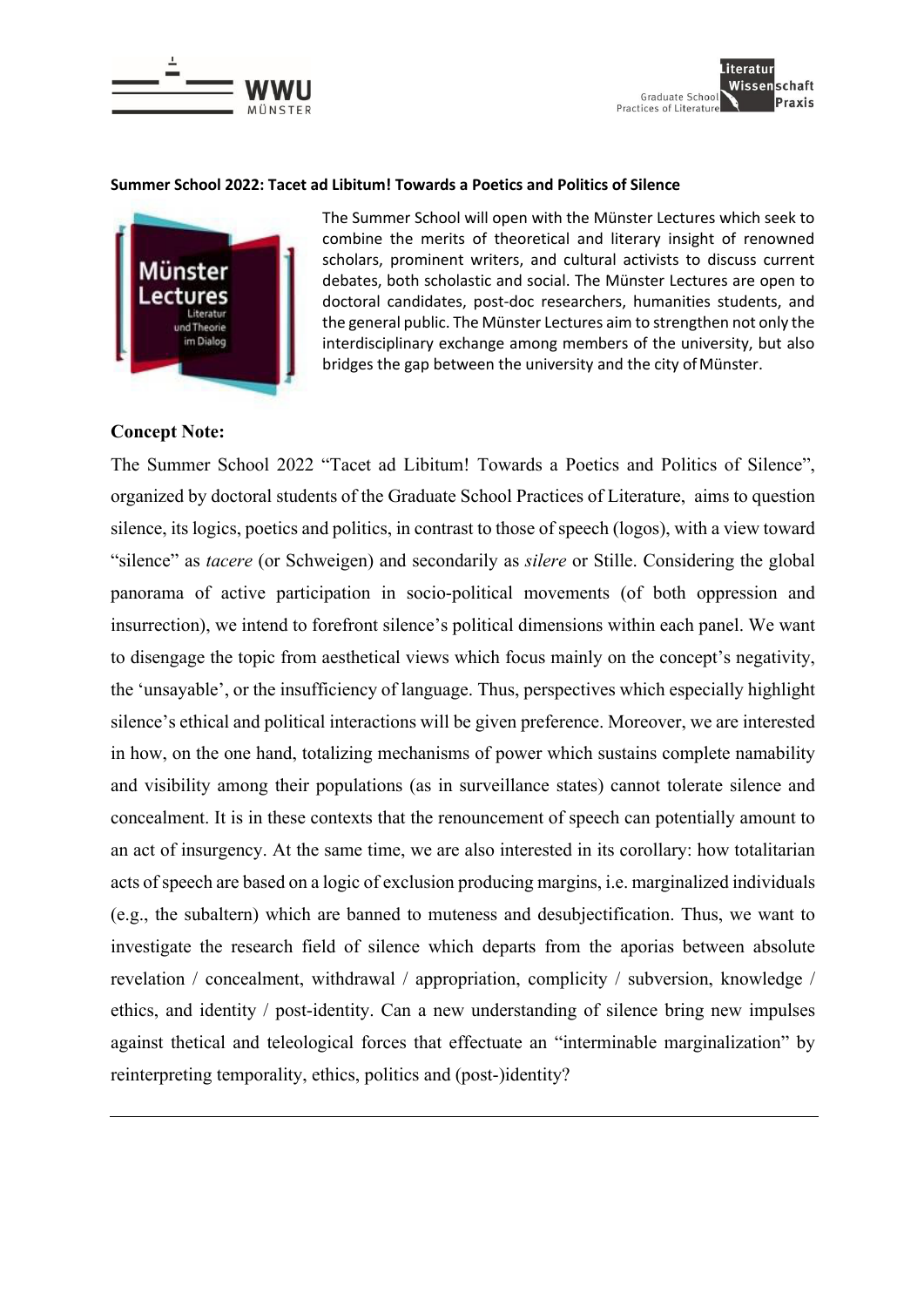

## CALL FOR REGISTRATIONS: SUMMER SCHOOL 2022 »TACET AD LIBITUM! TOWARDS A POETICS AND POLITICS OF SILENCE«

WWIJ MÜNSTER GRADUATE SCHOOL PRACTICES OF LITERATURE 24-29 JULY 2022

Silence (*tacere* or *Schweigen*) has been considered by Franz Rosenzweig among others as a subversive act or defiant stance of the tragic hero against overwhelming power mechanisms of necessity, i.e., totalization and universality. It has also, however, been regarded as an epiphenomenon (or a result) of marginalization and oppression by postcolonial theorists. The latters' understanding marks silence as an *end*, a potential violent effect of the logics of exclusion and marginalization by "signifying machines". The former understanding marks silence as a *means* of rendering mechanisms of powers inoperative. Therefore, the significance of silence appears to oscillate within an aporia of means and ends, singularity and universality, a-*thesiology* and *thesiology*, performance and logos. For the Münster Lectures and Summer School to be mutually complementary, we want to re-explore these known aporias from the perspective of silence as a concept which may occasion an ethics, poetics, and politics of "pure means" or violent ends. Can a logic of silence call for something more than resignation or defiance, complicity or conformity, and if so, how can the notion of silence be expanded into the realm of political action, or into new realms with newvoices? The Summer School will be divided into three sections: **Theory**, **Poetics** and **Politics**. We do, however, foresee a continuous interaction between the three fields.

### MÜNSTER LECTURES



The Summer School will open with the Münster Lectures which seek to combine the merits of theoretical and literary insight of renowned scholars, prominent writers, and cultural activists to discuss current debates, both scholastic and social. The Münster Lectures are open to doctoral candidates, post-doc researchers, humanities students, and the general public. The Münster Lectures aim to strengthen not only the interdisciplinary exchange among members of the university, but also bridges the gap between the university and the city of Münster.

Jennifer Kamau from International Women\* Space Berlin will share her story of being a refugee woman in Germany and give a talk on her work as a political activist. Jennifer Kamau's talk will be complimented by Urvashi Butalia's talk. Urvashi Butalia co-founded Kali for Women in 1984 and in 2003, Zubaan, has over 35 years of experience in feminist and independent publishing. She has been long involved in the women's movement in India, and is a well-known writer, both in academia and in the literary world. These two talks will be followed by a conversation between the two speakers. The Münster Lectures are free and open to the public.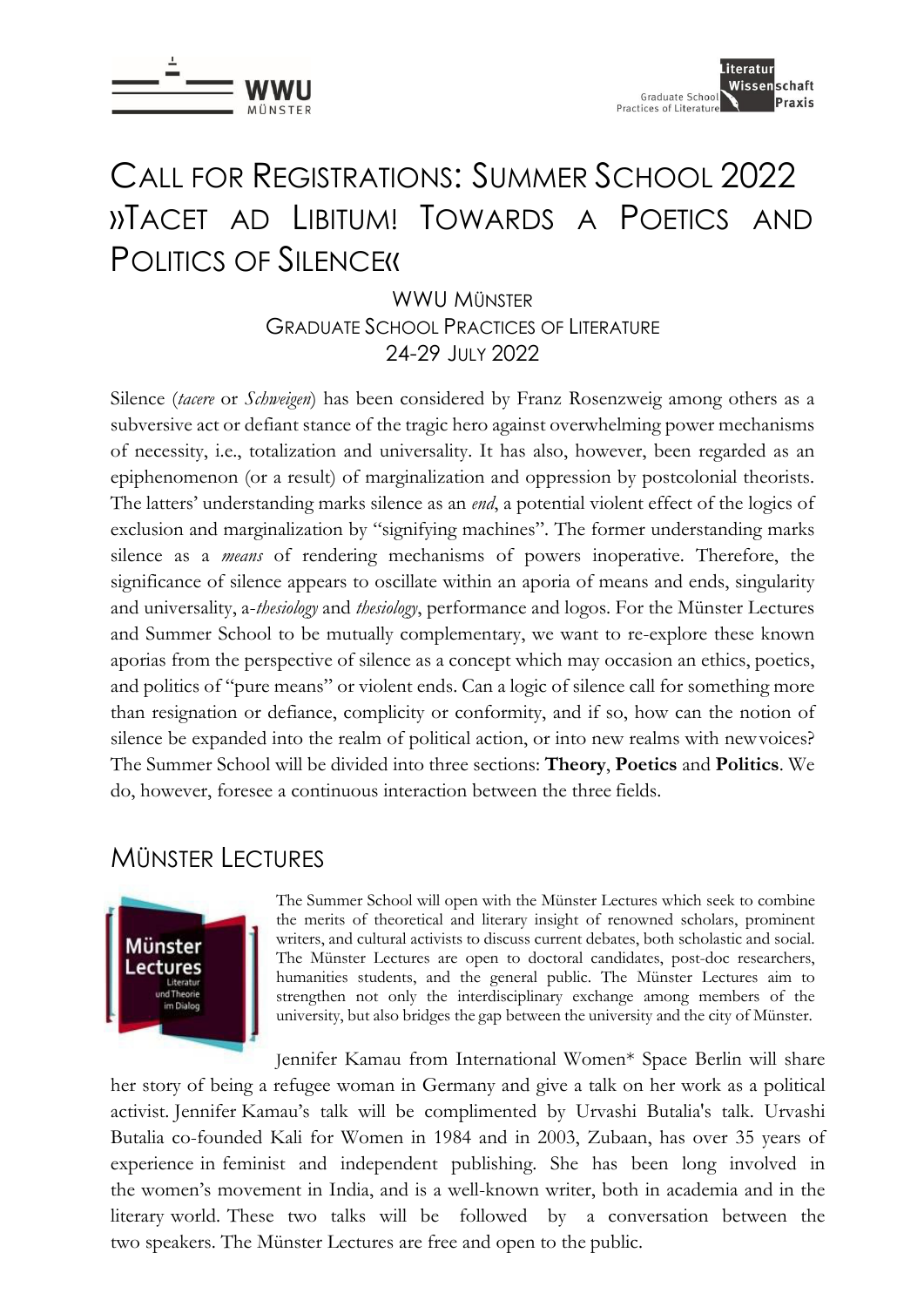

### SUMMER SCHOOL 2022: TACET AD LIBITUM

### Panel 1: Theory

The first panel will discuss the concepts of silence (*silere* and *tacere*) which revolve around the paradigms of (a-)representability, (a-)temporality, (a-)historicity, and (a-)teleology. Under what ideological premises can silence be considered subversive and/or oppressive? Does the concept of silence require a rethinking of temporality? If silence is understood as a withdrawal from the sphere of semantics (or meaning), what consequences does this have on the processes of signification and representation that allow to address injustices? How does silence remain politically relevant today given its former exclusiveness to the tragic hero? Would it be possible to rethink the primacy of speaking over silence, or meaning over performativity?

### Panel 2: Poetics

The second panel focuses on works of art in search of a poetics which transcends the mere re/presentation of silence. This panel is deeply interested in the various functions that silence partakes in works of art, which are reflected in the formal/structural/narrative strategies that it employs. Does silence merely conceal the inappropriable, hinting towards negativity in language? Does silence function as a residual manifestation of what is sayable, or does silence hint at the need for a re-understanding of language and signification? Are there any commonalities between mediality and silence? How does the concept of silence interact with ideas of genres? If the subject is created by the instance of speech, how does a work of art give accounts of non-subjects (of silenced subalterns or those who prefer not to speak)?

#### Panel 3: Politics

The third panel will interrogate the ethical and political implications of the aforementioned panels: Does silence lead to new ethical paradigms or does it ask for reactionary political concepts of tragedy and necessity? Can an adequate understanding of silence articulate community and commonalities outside the primacy of "thetical" language and positive law, beyond normative and imperative approaches of community-building based on exclusion and the interminably marginal? Can silence constitute a bridge towards thinking about postidentity, or does it remain a mode of concealment of injustices and unbridgeable differences?

### Student Conference

On July 2*7*, the participants of the summer school will be asked to present their work-inprogress on the topic. The conferences will be divided in three panels: theory, poetics and politics, which will be moderated by two speakers each.

**The call for abstracts is now closed. We are not accepting any paper presentations. We welcome you to register as a regular participant. (Spaces are limited)**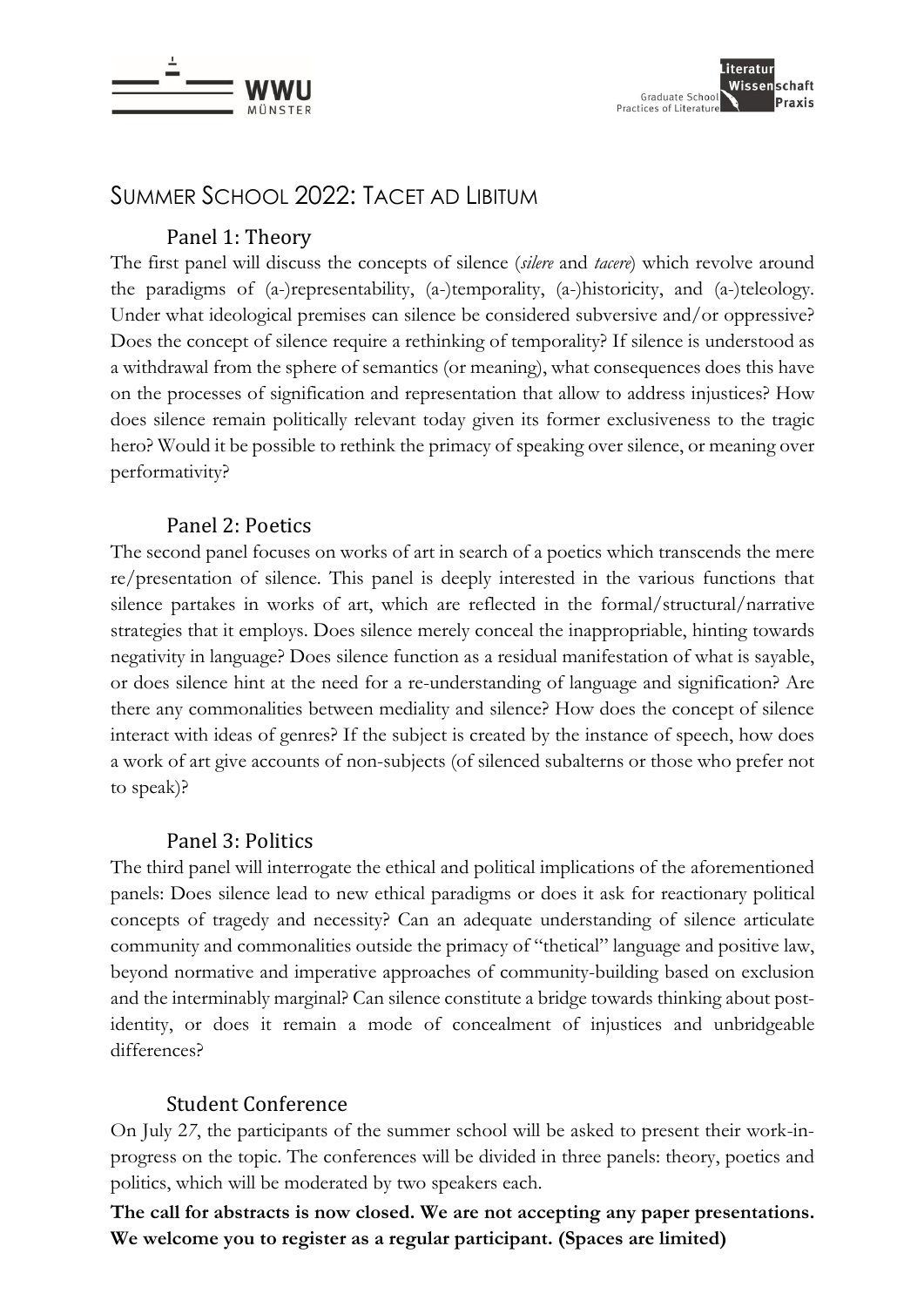



### Concluding Remarks

The final day, July 29, will conclude the summer school with a roundtable discussion among all the participants.

### HOW TO APPLY?

To apply for a participation seat, fill out the registration information on the registration page of our website: silencemuenster.wordpress.com/registration.

You can also access it on your smartphone via this QR code:



### PARTICIPANTS

The Summer School is open to doctoral students, post-doctoral researchers and advanced MA students working in the humanities of all disciplines of cultural studies, philosophy, history, literature, political science, sociology, and related fields of research.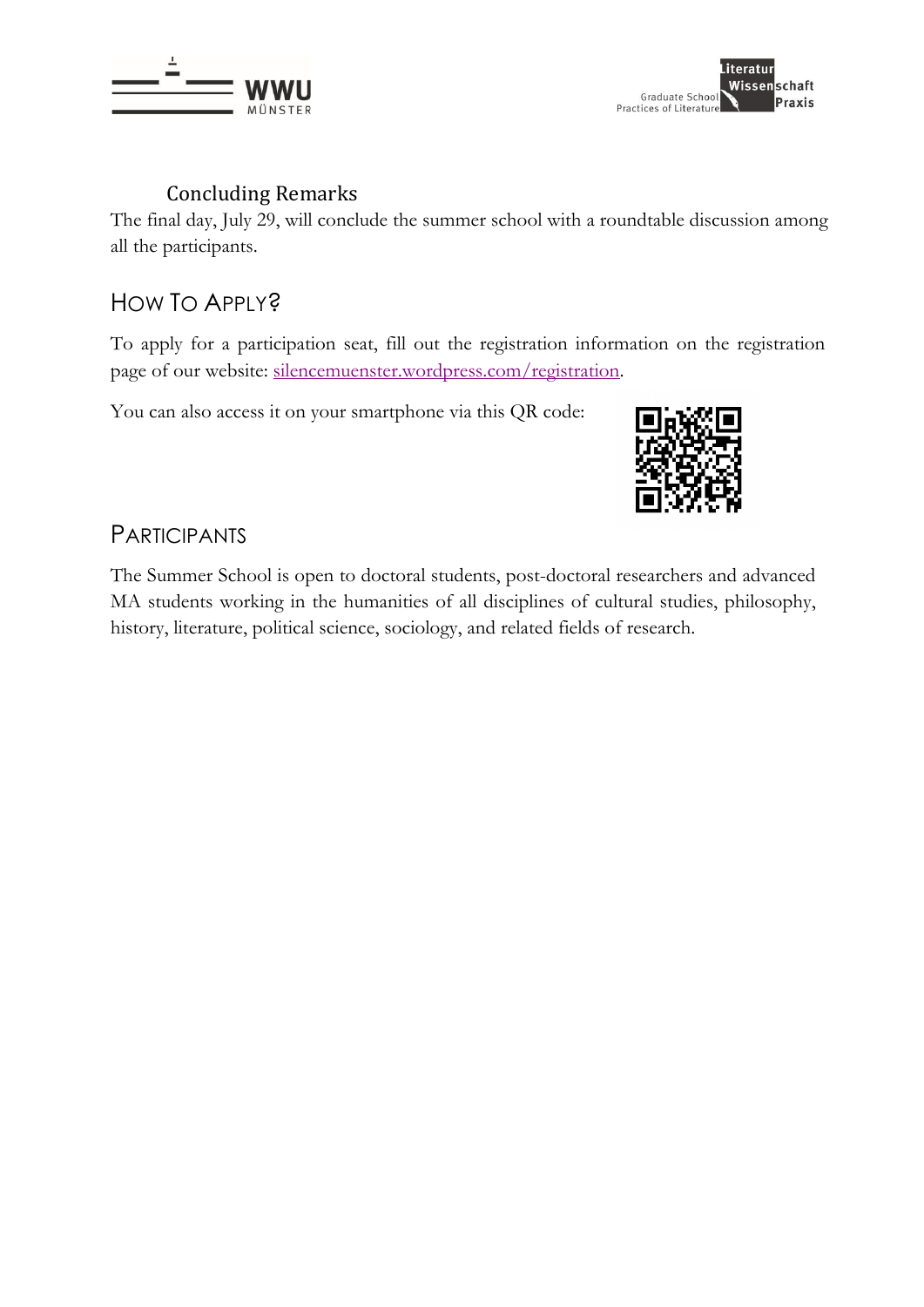



KEY DETAILS

| Events                  | Münster Lectures, Summer School 2022: "Tacet ad Libitum!<br>Towards a poetics and politics of silence." |
|-------------------------|---------------------------------------------------------------------------------------------------------|
| Dates                   | 24-29 July 2022                                                                                         |
| Location                | WWU Münster, Germany                                                                                    |
| Organizers              | Hector Feliciano, yashka, Michael Aaron Mason                                                           |
| Language                | English                                                                                                 |
| <b>Registration Fee</b> | $100€$ (not including accommodation)                                                                    |
| Website                 | silencemuenster.wordpress.com                                                                           |
| Twitter                 | @sigetics                                                                                               |
| Indico                  | https://wwuindico.uni-muenster.de/e/silence2022                                                         |
| Contact                 | Organizational Committee, silence2022@uni-muenster.de                                                   |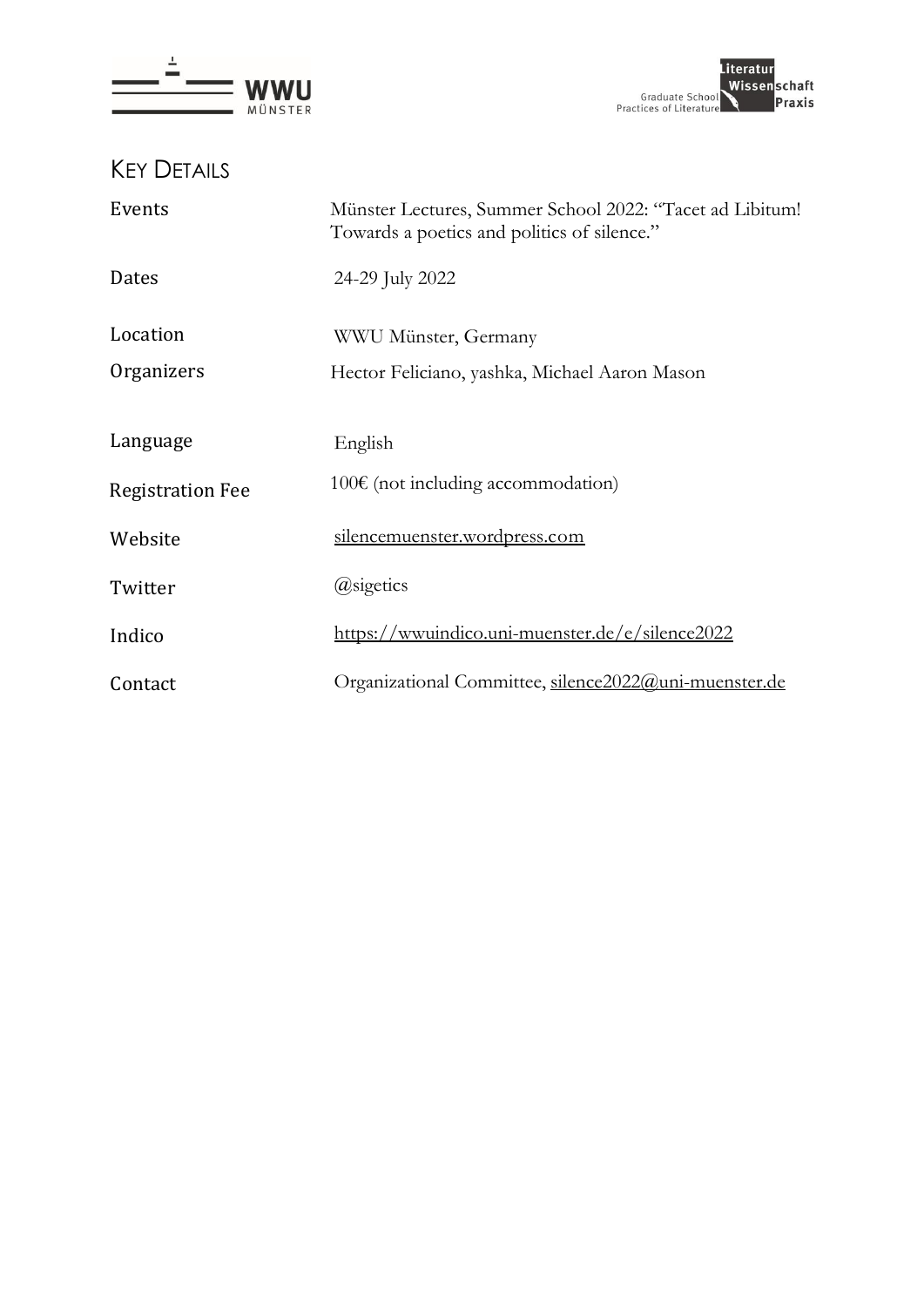# **Tacet ad Libitum! Towards a Poetics and Politics of Silence**



**Sunday 24 July 2022 - Friday 29 July 2022**

## **Scientific Programme**